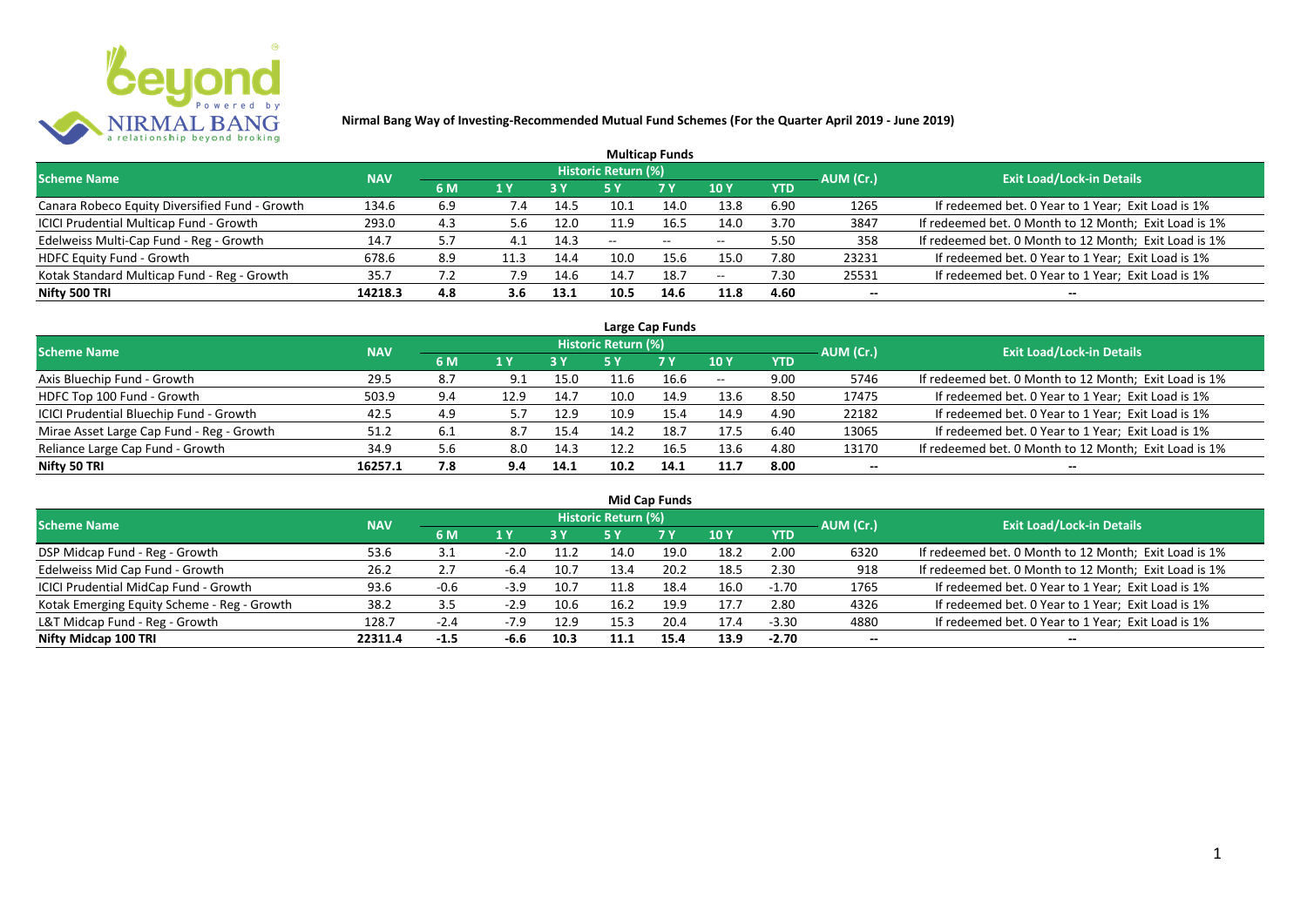

|                                           |            |     |        |      |                     | Large & Midcap |      |            |           |                                                    |
|-------------------------------------------|------------|-----|--------|------|---------------------|----------------|------|------------|-----------|----------------------------------------------------|
| <b>Scheme Name</b>                        | <b>NAV</b> |     |        |      | Historic Return (%) |                |      |            | AUM (Cr.) | <b>Exit Load/Lock-in Details</b>                   |
|                                           |            | 6 M |        |      |                     | 7 V            | 10 Y | <b>YTD</b> |           |                                                    |
| Canara Robeco Emerging Equities - Growth  | 93.1       | 4.8 |        | 14.7 |                     |                | 21.3 | 4.50       | 4890      | If redeemed bet. 0 Year to 1 Year; Exit Load is 1% |
| IDFC Core Equity Fund - Reg - Growth      | 44.2       | 0.5 | $-1.9$ | 11.3 | 10.3                | 13.8           | 10.6 | 0.20       | 3015      | If redeemed bet. 0 Day to 365 Day; Exit Load is 1% |
| Principal Emerging Bluechip Fund - Growth | 102.2      |     | $-4.6$ | 13.3 |                     |                | 18.0 | 1.10       | 2236      | If redeemed bet. 0 Year to 1 Year; Exit Load is 1% |
| NIFTY Large Midcap 250 TRI                | 7153.6     | 2.8 | 0.6    | 13.3 | 12.0                | 16.5           | 13.6 | 2.30       | --        | $- -$                                              |

|                                                |            |     |     |      |                     | <b>Focused Funds</b> |            |            |           |                                                       |
|------------------------------------------------|------------|-----|-----|------|---------------------|----------------------|------------|------------|-----------|-------------------------------------------------------|
| <b>Scheme Name</b>                             | <b>NAV</b> |     |     |      | Historic Return (%) |                      |            |            | AUM (Cr.) | <b>Exit Load/Lock-in Details</b>                      |
|                                                |            | 6 M | 1 V |      |                     | 7 Y                  | 10Y        | <b>YTD</b> |           |                                                       |
| Axis Focused 25 Fund - Growth                  | 28.1       | 5.0 |     | 15.9 | 14.2                | $ -$                 | $\sim$ $-$ | 4.90       | 7978      | If redeemed bet. 0 Month to 12 Month; Exit Load is 1% |
| <b>IDFC Focused Equity Fund - Reg - Growth</b> | 36.5       |     |     | 12.3 | 8.3                 |                      | 9.3        | 3.60       | 1646      | If redeemed bet. 0 Days to 365 Days; Exit Load is 1%  |
| SBI Focused Equity Fund - Growth               | 142.4      | 9.4 | 5.4 | 14.1 | 14.9                | 17.9                 | 19.0       | 7.70       | 4634      | If redeemed bet. 0 Year to 1 Year; Exit Load is 1%    |
| <b>S&amp;P BSE 500</b>                         | 15106.5    | 4.1 |     | 11.8 | 9.2                 | 13.1                 | 10.6       | 3.90       | --        | --                                                    |

| <b>Small Cap Funds</b>                         |            |        |         |                            |      |           |            |            |           |                                                    |  |  |  |
|------------------------------------------------|------------|--------|---------|----------------------------|------|-----------|------------|------------|-----------|----------------------------------------------------|--|--|--|
| <b>Scheme Name</b>                             | <b>NAV</b> |        |         | <b>Historic Return (%)</b> |      |           |            |            | AUM (Cr.) | <b>Exit Load/Lock-in Details</b>                   |  |  |  |
|                                                |            | 6 M    | 1 Y     |                            | 5 Y  | <b>7Y</b> | 10Y        | <b>YTD</b> |           |                                                    |  |  |  |
| Franklin India Smaller Companies Fund - Growth | 53.0       | 2.6    | $-10.0$ | 7.6                        | 14.1 | 22.1      | 18.9       | 1.10       | 7577      | If redeemed bet. 0 Year to 1 Year; Exit Load is 1% |  |  |  |
| HDFC Small Cap Fund - Growth                   | 42.0       | $-0.5$ | $-7.6$  | 15.4                       | 15.0 | 18.4      | 16.1       | $-1.30$    | 8403      | If redeemed bet. 0 Year to 1 Year; Exit Load is 1% |  |  |  |
| L&T Emerging Businesses Fund - Reg - Growth    | 23.5       | $-4.2$ | $-12.0$ | 14.9                       | 15.4 | $\sim$    | $- -$      | $-5.30$    | 6177      | If redeemed bet. 0 Year to 1 Year; Exit Load is 1% |  |  |  |
| Reliance Small Cap Fund - Growth               | 39.3       | -1.1   | $-9.0$  | 13.9                       | 16.9 | 23.6      | $\sim$ $-$ | $-1.20$    | 8438      | If redeemed bet. 0 Year to 1 Year; Exit Load is 1% |  |  |  |
| SBI Small Cap Fund - Growth                    | 50.9       | 1.9    | -5.1    | 15.4                       | 22.0 | 25.4      | $- -$      | 1.00       | 2188      | If redeemed bet. 0 Year to 1 Year; Exit Load is 1% |  |  |  |
| Nifty Smallcap 100 TRI                         | 7542.5     | -1.4   | $-17.3$ | 4.5                        | 4.4  | 11.1      | 10.2       | $-3.70$    | $- -$     | --                                                 |  |  |  |

#### **ELSS Schemes (Tax Saving u/s 80-C)**

| <b>Scheme Name</b>                            | <b>NAV</b> |        |        | <b>Historic Return (%)</b> |      |           |                 |            | AUM (Cr.)                | <b>Exit Load/Lock-in Details</b> |
|-----------------------------------------------|------------|--------|--------|----------------------------|------|-----------|-----------------|------------|--------------------------|----------------------------------|
|                                               |            | 6 M    | 1 Y    |                            | 5 Y  | <b>7Y</b> | 10 <sub>Y</sub> | <b>YTD</b> |                          |                                  |
| Aditya Birla Sun Life Tax Relief 96 - Growth  | 30.6       | $-0.4$ | $-3.2$ | 11.5                       | 14.0 | 18.0      | 14.0            | $-0.90$    | 8913                     | Nil                              |
| Axis Long Term Equity Fund - Growth           | 45.1       | 4.4    | 4.0    | 13.3                       | 14.8 | 20.5      | $- -$           | 5.10       | 19817                    | Nil                              |
| IDFC Tax Advantage (ELSS) Fund - Reg - Growth | 55.9       | 3.7    | $-2.2$ | 13.3                       | 13.1 | 17.8      | 15.3            | 3.60       | 2063                     | Nil                              |
| Invesco India Tax Plan - Growth               | 50.6       | 3.3    | -0.1   | 12.4                       | 13.1 | 17.5      | 16.2            | 3.40       | 870                      | Nil                              |
| Mirae Asset Tax Saver Fund - Reg - Growth     | 17.7       | 5.8    | 7.8    | 18.5                       | $-$  | $--$      | $- -$           | 6.00       | 2112                     | Nil                              |
| <b>S&amp;P BSE 200 TRI</b>                    | 5783.6     | 5.1    |        | 13.6                       | 10.7 | 14.8      | 12.2            | 5.00       | $\overline{\phantom{a}}$ | $- -$                            |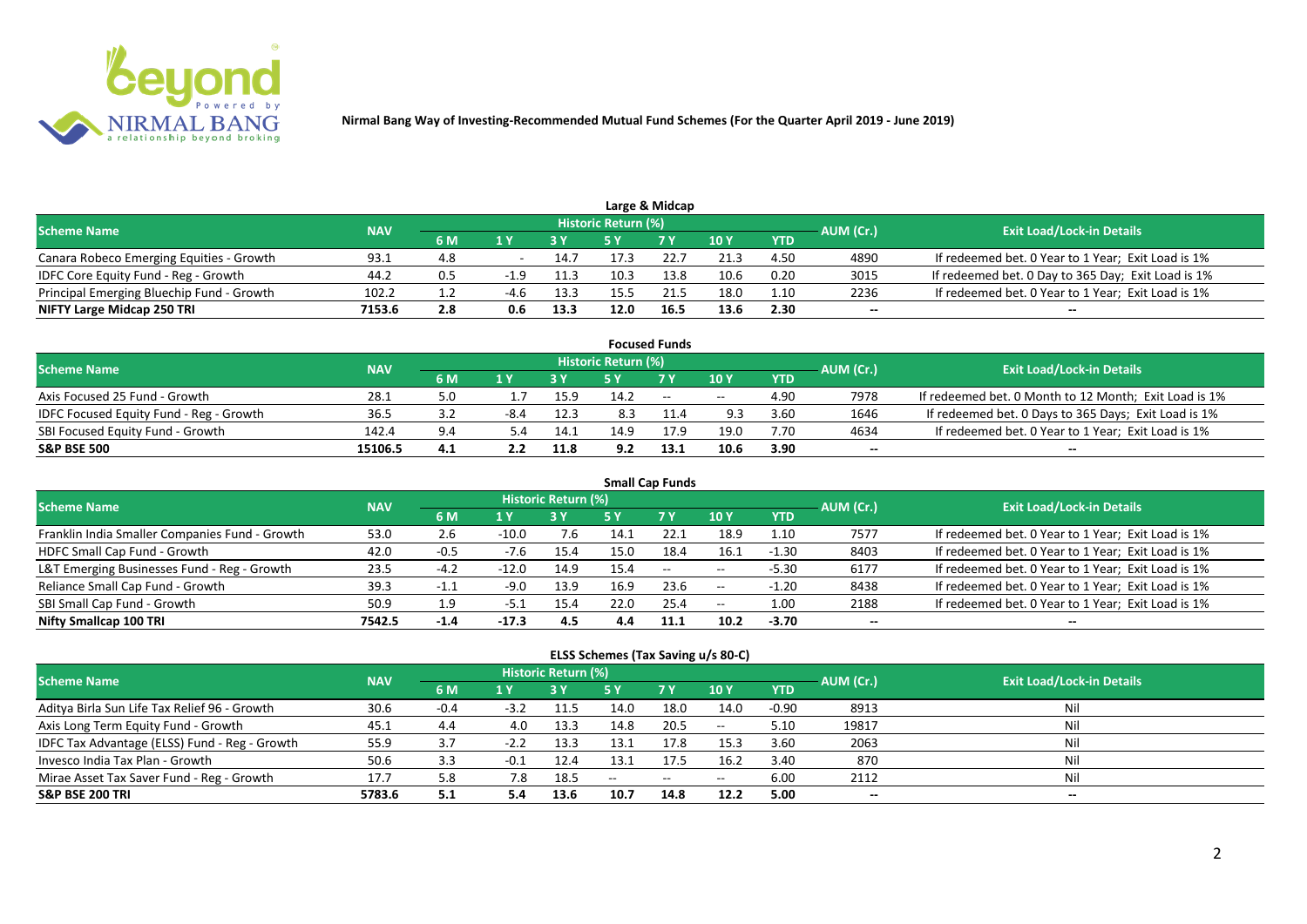

| <b>Contra/Value Fund</b>                  |            |     |      |                     |      |            |      |            |           |                                                       |  |  |  |
|-------------------------------------------|------------|-----|------|---------------------|------|------------|------|------------|-----------|-------------------------------------------------------|--|--|--|
| <b>Scheme Name</b>                        | <b>NAV</b> |     |      | Historic Return (%) |      |            |      |            | AUM (Cr.) | <b>Exit Load/Lock-in Details</b>                      |  |  |  |
|                                           |            | 6 M |      |                     |      | <b>7 Y</b> | 10Y  | <b>YTD</b> |           |                                                       |  |  |  |
| Kotak India EQ Contra Fund - Reg - Growth | 52.5       | 4.7 | 4.2  | 14.7                |      | 14.8       | 13.0 | 4.80       | 853       | If redeemed bet. 0 Year to 1 Year; Exit Load is 1%    |  |  |  |
| Tata Equity P/E Fund - Reg - Growth       | 132.4      | 1.8 | -4.J | 13.8                | 13.0 | 17.6       | 15.8 | 1.00       | 5602      | If redeemed bet. 0 Month to 12 Month; Exit Load is 1% |  |  |  |
| UTI Value Opportunities Fund - Growth     | 60.3       | 3.4 | 0.3  | 9.3                 | 7.6  | 11.9       | 12.3 | 3.20       | 4571      | If redeemed bet. 0 Year to 1 Year; Exit Load is 1%    |  |  |  |
| Nifty 500 TRI                             | 14218.3    | 4.8 |      | 13.1                | 10.5 | 14.6       | 11.8 | 4.60       | --        | $- -$                                                 |  |  |  |

| Sector/Thematic                                                           |            |        |        |                     |      |           |            |            |           |                                                    |  |  |  |
|---------------------------------------------------------------------------|------------|--------|--------|---------------------|------|-----------|------------|------------|-----------|----------------------------------------------------|--|--|--|
| <b>Scheme Name</b>                                                        | <b>NAV</b> |        |        | Historic Return (%) |      |           |            |            | AUM (Cr.) | <b>Exit Load/Lock-in Details</b>                   |  |  |  |
|                                                                           |            | 6 M    | 1 Y    |                     | 5 Y  | <b>7Y</b> | <b>10Y</b> | <b>YTD</b> |           |                                                    |  |  |  |
| Canara Robeco Consumer Trends Fund - Reg - Growth                         | 39.1       | 3.7    | 3.8    | 14.6                | 14.8 | 17.4      | $--$       | 3.80       | 335       | If redeemed bet. 0 Year to 1 Year; Exit Load is 1% |  |  |  |
| Mirae Asset Great Consumer Fund - Growth                                  | 34.1       | 0.0    | 2.3    | 16.1                | 14.2 | 17.6      | $- -$      | $-0.50$    | 777       | If redeemed bet. 0 Year to 1 Year; Exit Load is 1% |  |  |  |
| ICICI Prudential Technology Fund - Growth                                 | 58.5       | 0.7    | 5.4    | 11.9                | 12.4 | 18.0      | 20.8       | 3.20       | 456       | If redeemed bet. 0 Day to 15 Day; Exit Load is 1%  |  |  |  |
| Reliance Pharma Fund - Growth                                             | 139.1      | $-6.8$ | $-4.1$ | 2.3                 | 8.7  | 14.0      | 18.4       | $-7.00$    | 2492      | If redeemed bet. 0 Year to 1 Year; Exit Load is 1% |  |  |  |
| ICICI Prudential Banking and Financial Services Fund -<br>Retail - Growth | 66.7       | 12.2   | 12.5   | 19.8                | 16.9 | 22.0      | 19.2       | 9.60       | 3299      | If redeemed bet. 0 Day to 15 Day; Exit Load is 1%  |  |  |  |
| Reliance Banking Fund - Growth                                            | 288.2      | 10.4   | 7.8    | 17.9                | 14.0 | 17.9      | 17.3       | 8.80       | 3203      | If redeemed bet. 0 Year to 1 Year; Exit Load is 1% |  |  |  |
| Nifty 500 TRI                                                             | 14218.3    | 4.8    | 3.6    | 13.1                | 10.5 | 14.6      | 11.8       | 4.60       |           | $\overline{\phantom{a}}$                           |  |  |  |

| <b>Dynamic Asset Allocation Funds</b>            |            |     |         |                            |            |           |            |            |           |                                                         |  |  |  |
|--------------------------------------------------|------------|-----|---------|----------------------------|------------|-----------|------------|------------|-----------|---------------------------------------------------------|--|--|--|
| <b>Scheme Name</b>                               | <b>NAV</b> |     |         | <b>Historic Return (%)</b> |            |           |            |            |           | <b>Exit Load/Lock-in Details</b>                        |  |  |  |
|                                                  |            | 6 M | 1 Y     |                            | <b>5 Y</b> | <b>7Y</b> | <b>10Y</b> | <b>YTD</b> | AUM (Cr.) |                                                         |  |  |  |
| ICICI Prudential Balanced Advantage Fund - Reg - | 35.8       | 4.6 | 6.6     | 9.8                        | 10.1       | 13.7      | 13.0       | 4.10       | 29105     | If redeemed bet. 0 Year to 1 Year; Exit Load is 1%      |  |  |  |
| Growth                                           |            |     |         |                            |            |           |            |            |           |                                                         |  |  |  |
| Invesco India Dynamic Equity Fund - Growth       | 29.1       | 5.5 | $1.6\,$ | 10.7                       | 9.7        | 14.1      | 12.9       | 5.60       | 995       | If redeemed bet. 0 Month to 3 Month; Exit Load is 0.25% |  |  |  |
| SBI Dynamic Asset Allocation Fund - Reg - Growth | 13.3       |     | 2.0     | 7.8                        | $--$       | $\sim$    | $\sim$     | 1.70       | 669       | If redeemed bet. 0 Month to 12 Month; Exit Load is 1%   |  |  |  |
| NIFTY 50 Hybrid Composite Debt 65:35 Index       | 10046.3    | 7.3 | 10.2    | 12.0                       | 9.9        | 12.1      | 10.6       | 7.20       | --        | $- -$                                                   |  |  |  |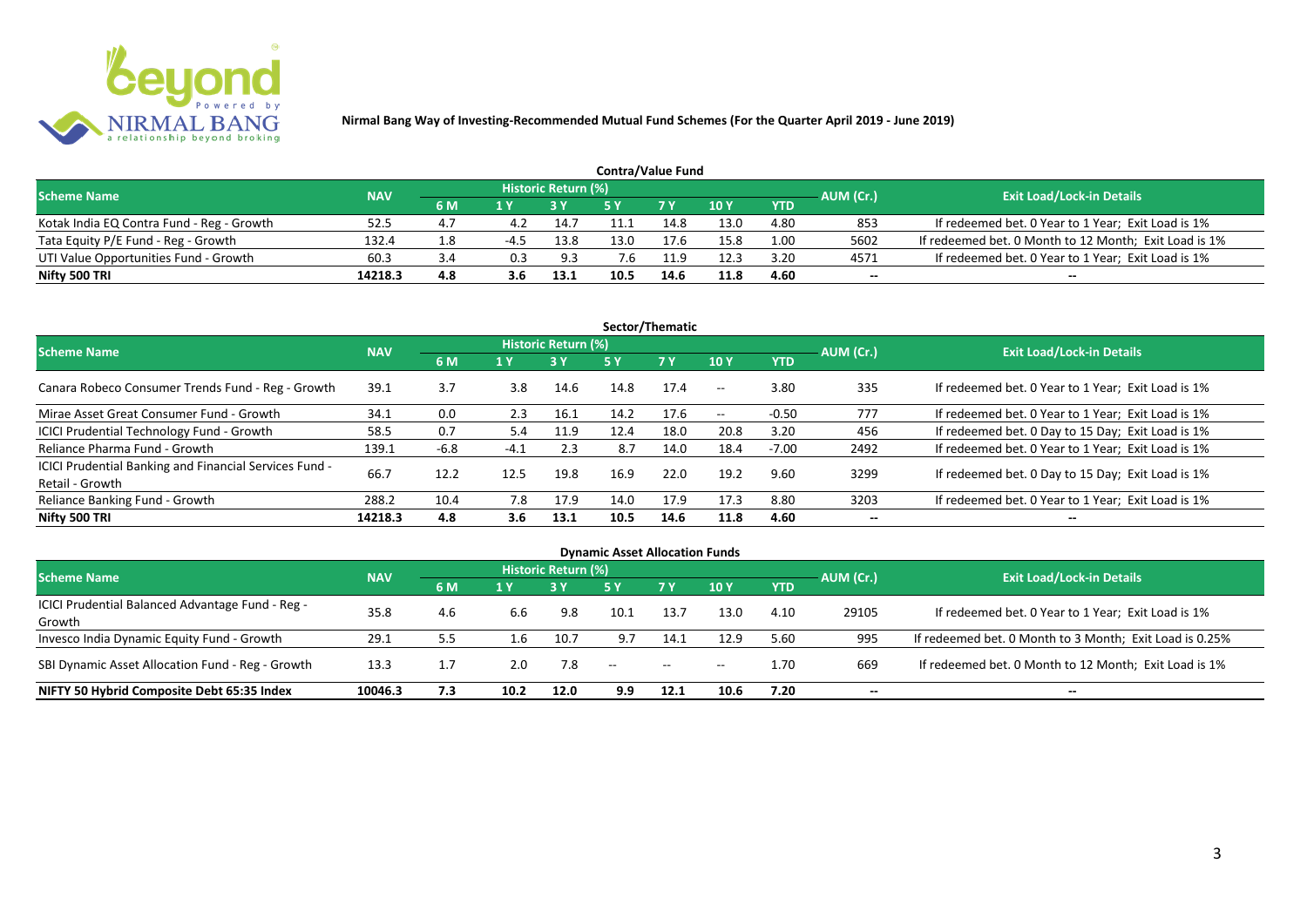

| <b>Hybrid Aggressive</b>                        |            |     |        |                            |      |       |             |            |           |                                                       |  |  |  |
|-------------------------------------------------|------------|-----|--------|----------------------------|------|-------|-------------|------------|-----------|-------------------------------------------------------|--|--|--|
| <b>Scheme Name</b>                              | <b>NAV</b> |     |        | <b>Historic Return (%)</b> |      |       |             |            | AUM (Cr.) | <b>Exit Load/Lock-in Details</b>                      |  |  |  |
|                                                 |            | 6 M | 1 Y    |                            | 5 Y  | 7 Y   | <b>10 Y</b> | <b>YTD</b> |           |                                                       |  |  |  |
| HDFC Hybrid Equity Fund - Growth                | 54.2       | 5.9 | 6.0    | -9.5                       | 7.0  |       | 11.5        | 5.50       | 22665     | If redeemed bet. 0 Year to 1 Year; Exit Load is 1%    |  |  |  |
| ICICI Prudential Equity & Debt Fund - Growth    | 134.5      | 5.5 | 6.5    | 12.3                       |      | 16.0  | 14.9        | 5.00       | 26036     | If redeemed bet. 0 Year to 1 Year; Exit Load is 1%    |  |  |  |
| Mirae Asset Hybrid - Equity Fund - Reg - Growth | 14.9       | 6.1 | 9.2    | 12.9                       | --   | $- -$ | $-$         | 6.00       | 2038      | If redeemed bet. 0 Year to 1 Year; Exit Load is 1%    |  |  |  |
| Reliance Equity Hybrid Fund - Growth            | 53.7       |     | $-1.5$ | 9.0                        | 10.3 | 13.8  | 13.0        | 1.50       | 11257     | If redeemed bet. 0 Month to 12 Month; Exit Load is 1% |  |  |  |
| Canara Robeco Equity Hybrid Fund - Growth       | 159.3      | 6.1 |        | 11.9                       | 11.b | 14.4  | 13.7        | 5.90       | 2242      | If redeemed bet. 0 Year to 1 Year; Exit Load is 1%    |  |  |  |
| NIFTY 50 Hybrid Composite Debt 65:35 Index      | 10046.3    | 7.3 | 10.2   | 12.0                       | 9.9  | 12.1  | 10.6        | 7.20       | $- -$     |                                                       |  |  |  |
|                                                 |            |     |        |                            |      |       |             |            |           |                                                       |  |  |  |

| <b>Arbitrage Fund</b>                      |            |      |     |                            |     |     |     |            |           |                                                         |  |  |  |
|--------------------------------------------|------------|------|-----|----------------------------|-----|-----|-----|------------|-----------|---------------------------------------------------------|--|--|--|
| <b>Scheme Name</b>                         | <b>NAV</b> |      |     | <b>Historic Return (%)</b> |     |     |     |            | AUM (Cr.) | <b>Exit Load/Lock-in Details</b>                        |  |  |  |
|                                            |            | 1 M. |     | 6 M                        |     | 2V  |     | <b>YTD</b> |           |                                                         |  |  |  |
| IDFC Arbitrage Fund - Reg - Growth         | 23.7       | 6.b  |     | 6.8                        | 6.6 |     | 6.2 | 6.90       | 4643      | If redeemed bet. 0 Month to 1 Month; Exit Load is 0.25% |  |  |  |
| Kotak Equity Arbitrage Fund - Reg - Growth | 26.8       |      | 7.8 | b.5                        | 6.5 | 6.4 | 6.3 | 6.60       | 13360     | If redeemed bet. 0 Day to 30 Day; Exit Load is 0.25%    |  |  |  |
| Reliance Arbitrage Fund - Growth           | 19.2       |      | 7.9 | 6.7                        | d.c |     | 6.4 | 6.90       | 8535      | If redeemed bet. 0 Month to 1 Month; Exit Load is 0.25% |  |  |  |

|                                          |            |       |       |                     |                          | <b>Equity Saver</b> |                          |            |                          |                                                       |
|------------------------------------------|------------|-------|-------|---------------------|--------------------------|---------------------|--------------------------|------------|--------------------------|-------------------------------------------------------|
| <b>Scheme Name</b>                       | <b>NAV</b> |       |       | Historic Return (%) |                          |                     |                          |            | AUM (Cr.)                | <b>Exit Load/Lock-in Details</b>                      |
|                                          |            | 6 M   |       |                     |                          | <b>7 Y</b>          | <b>10Y</b>               | <b>YTD</b> |                          |                                                       |
| Axis Equity Saver Fund - Reg - Growth    | 12.9       | 3.9   | 6.0   | 8.2                 | $\overline{\phantom{a}}$ | $\sim$              | $\overline{\phantom{a}}$ | 4.10       | 769                      | If redeemed bet. 0 Month to 12 Month; Exit Load is 1% |
| HDFC Equity Savings Fund - Growth        | 37.0       | 4.4   | 6.1   | 10.3                | 8.3                      |                     | 9.7                      | 4.10       | 5614                     | If redeemed bet. 0 Year to 1 Year; Exit Load is 1%    |
| Kotak Equity Savings Fund - Reg - Growth | 14.3       |       | 5.6   | 8.3                 | $-$                      | $\sim$ $\sim$       | $- -$                    | 3.20       | 2158                     | If redeemed bet. 0 Year to 1 Year; Exit Load is 1%    |
| CRISIL Hybrid 50+50 - Moderate Index*    | $- -$      | $- -$ | $- -$ | $- -$               |                          | $- -$               | $\overline{\phantom{a}}$ | $- -$      | $\overline{\phantom{a}}$ | $- -$                                                 |

| <b>Liquid Funds</b>                            |            |     |     |                            |      |                          |            |                 |                          |                                  |  |  |  |  |
|------------------------------------------------|------------|-----|-----|----------------------------|------|--------------------------|------------|-----------------|--------------------------|----------------------------------|--|--|--|--|
| <b>Scheme Name</b>                             | <b>NAV</b> |     |     | <b>Historic Return (%)</b> |      |                          | <b>YTM</b> | Avg.            | AUM (Cr.)                | <b>Exit Load/Lock-in Details</b> |  |  |  |  |
|                                                |            | 1 W | 2 W | 1 M                        | 3 M  | 1Y                       |            | <b>Maturity</b> |                          |                                  |  |  |  |  |
| Axis Liquid Fund - Growth                      | 2096.5     | 6.6 | 6.8 |                            |      |                          | 6.8        | 0.10            | 32993                    | Nil                              |  |  |  |  |
| Franklin India Liquid Fund - Super IP - Growth | 2831.3     | 6.6 | 6.8 |                            | כ. / |                          |            | 0.06            | 12783                    | Nil                              |  |  |  |  |
| Kotak Liquid Scheme - Reg - Growth             | 3829.1     | 6.5 | 6.7 | 7.0                        |      | 7.4                      | 6.8        | 0.10            | 31694                    | Nil                              |  |  |  |  |
| Reliance Liquid Fund - Growth                  | 4610.0     | 6.9 |     |                            | 7.5  | 7.6                      | 7.2        | 0.10            | 31841                    | Nil                              |  |  |  |  |
| UTI Liquid Cash Plan - Reg - Growth            | 3096.6     | 6.8 | 6.9 |                            |      | 7.6                      | 7.0        | 0.10            | 43477                    | Nil                              |  |  |  |  |
| <b>CRISIL Liquid Fund Index</b>                | $- -$      | 6.7 | 7.1 | 7.4                        |      | $\overline{\phantom{a}}$ | $- -$      | --              | $\overline{\phantom{a}}$ | $- -$                            |  |  |  |  |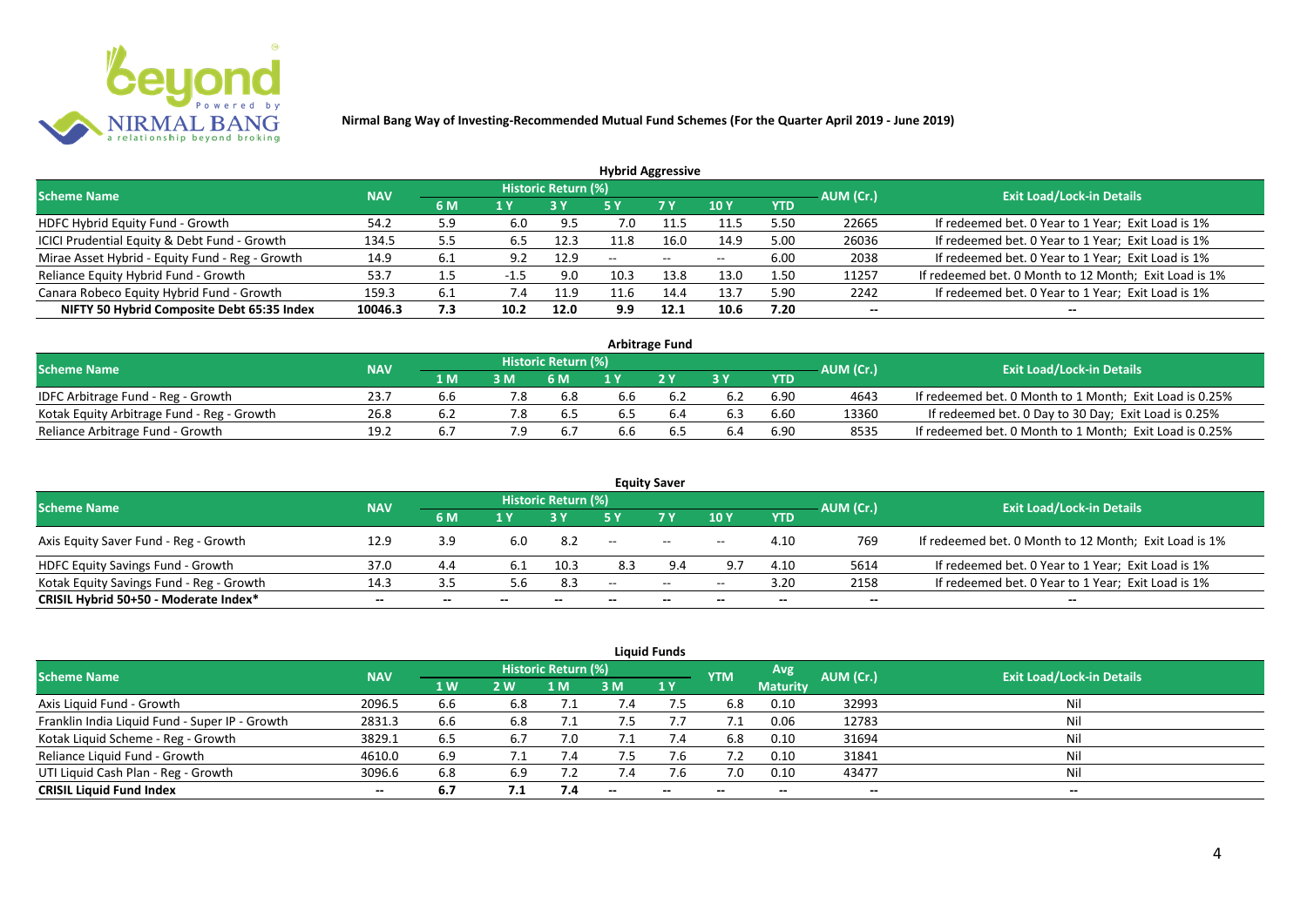

|                                                   |            |     |     |                            |       | Ultra Short Fund  |                          |                          |           |                                  |
|---------------------------------------------------|------------|-----|-----|----------------------------|-------|-------------------|--------------------------|--------------------------|-----------|----------------------------------|
| <b>Scheme Name</b>                                | <b>NAV</b> |     |     | <b>Historic Return (%)</b> |       |                   | <b>YTM</b>               | Avg                      | AUM (Cr.) | <b>Exit Load/Lock-in Details</b> |
|                                                   |            | 1 M | 3M  | 6 M                        |       | 3Y                |                          | <b>Maturity</b>          |           |                                  |
| Aditya Birla Sun Life Savings Fund - Reg - Growth | 375.5      | 8.8 | 8.6 | 8.8                        | 8.6   | 7.9               | 8.4                      | $\overline{\phantom{a}}$ | 15788     | Nil                              |
| HDFC Ultra Short Term Fund - Reg - Growth         | 10.6       | 8.0 | 7.9 | 8.4                        | $-$   | $- -$             | د. ا                     | 0.41                     | 6196      | Nil                              |
| IDFC Ultra Short Term Fund - Reg - Growth         | 10.8       | 8.6 | 8.3 | 8.6                        | $- -$ | $\hspace{0.05cm}$ | 7.0                      | 0.37                     | 2549      | Nil                              |
| Kotak Savings Fund - Reg - Growth                 | 30.4       | 8.5 | 7.8 | 8.4                        | 8.1   |                   |                          | 0.47                     | 13037     | Nil                              |
| SBI Magnum Ultra Short Duration Fund - Growth     | 4212.1     | 8.3 | 7.9 | 8.3                        | 8.3   | 7.4               | 7.4                      | 0.49                     | 8691      | Nil                              |
| <b>NIFTY Ultra Short Duration Debt Index</b>      | 3848.1     | 8.8 | 8.2 | 8.3                        | 8.4   | 7.6               | $\overline{\phantom{a}}$ | $- -$                    | --        | $- -$                            |

|                                                            |            |                |       |                     | <b>Money Market Fund</b> |           |            |                 |           |                                  |
|------------------------------------------------------------|------------|----------------|-------|---------------------|--------------------------|-----------|------------|-----------------|-----------|----------------------------------|
| <b>Scheme Name</b>                                         | <b>NAV</b> |                |       | Historic Return (%) |                          |           | <b>YTM</b> | Avg             | AUM (Cr.) | <b>Exit Load/Lock-in Details</b> |
|                                                            |            | 1 <sub>M</sub> | 3 M   | 6 M                 | 1 Y                      | <b>3Y</b> |            | <b>Maturity</b> |           |                                  |
| Aditya Birla Sun Life Money Manager Fund - Reg -<br>Growth | 254.5      | 8.7            | 8.2   | 8.5                 | 8.5                      | 7.5       | 7.7        | $--$            | 11117     | Nil                              |
| ICICI Prudential Money Market Fund - Reg - Growth          | 263.1      | 8.5            | 8.0   | 8.3                 | 8.2                      | 7.3       | 7.2        | 0.47            | 8992      | Nil                              |
| Reliance Money Market Fund - Growth                        | 2871.6     | 8.9            | 8.4   | 8.6                 | 8.5                      | 7.4       | 7.1        | 0.46            | 3278      | Nil                              |
| UTI Money Market Fund - Reg - Growth                       | 2134.3     | 8.4            | 8.2   | 8.5                 | 8.4                      | 7.4       |            | 0.47            | 7578      | Nil                              |
| <b>CRISIL Liquid Fund Index</b>                            | $- -$      | 7.4            | $- -$ |                     |                          |           | --         | $- -$           | $- -$     | $- -$                            |

| <b>Short Term Fund</b>                          |            |      |     |                     |     |             |            |                 |           |                                                      |  |  |  |
|-------------------------------------------------|------------|------|-----|---------------------|-----|-------------|------------|-----------------|-----------|------------------------------------------------------|--|--|--|
| <b>Scheme Name</b>                              | <b>NAV</b> |      |     | Historic Return (%) |     |             | <b>YTM</b> | Avg             | AUM (Cr.) | <b>Exit Load/Lock-in Details</b>                     |  |  |  |
|                                                 |            | 1 MZ | 3M  | 6 M                 |     | <b>73 Y</b> |            | <b>Maturity</b> |           |                                                      |  |  |  |
| Franklin India STIP - Growth                    | 4018.3     | 4.9  |     | 7.4                 | 8.9 | 8.8         | 11.3       | 3.07            | 13368     | If redeemed bet. 0 Year to 1 Year; Exit Load is 0.5% |  |  |  |
| HDFC Short Term Debt Fund - Growth              | 21.0       | 12.9 | 8.7 | 9.4                 | 8.9 |             | 7.9        | 2.08            | 7956      | Nil                                                  |  |  |  |
| IDFC Bond Fund - Short Term Plan - Reg - Growth | 38.7       | 12.4 | 8.1 | 10.3                | 9.3 |             |            | 1.99            | 7525      | Nil                                                  |  |  |  |
| Kotak Bond Short Term Plan - Reg - Growth       | 35.5       | 15.0 | 9.0 | 10.0                | 8.9 |             | 8.0        | 2.74            | 8993      | Nil                                                  |  |  |  |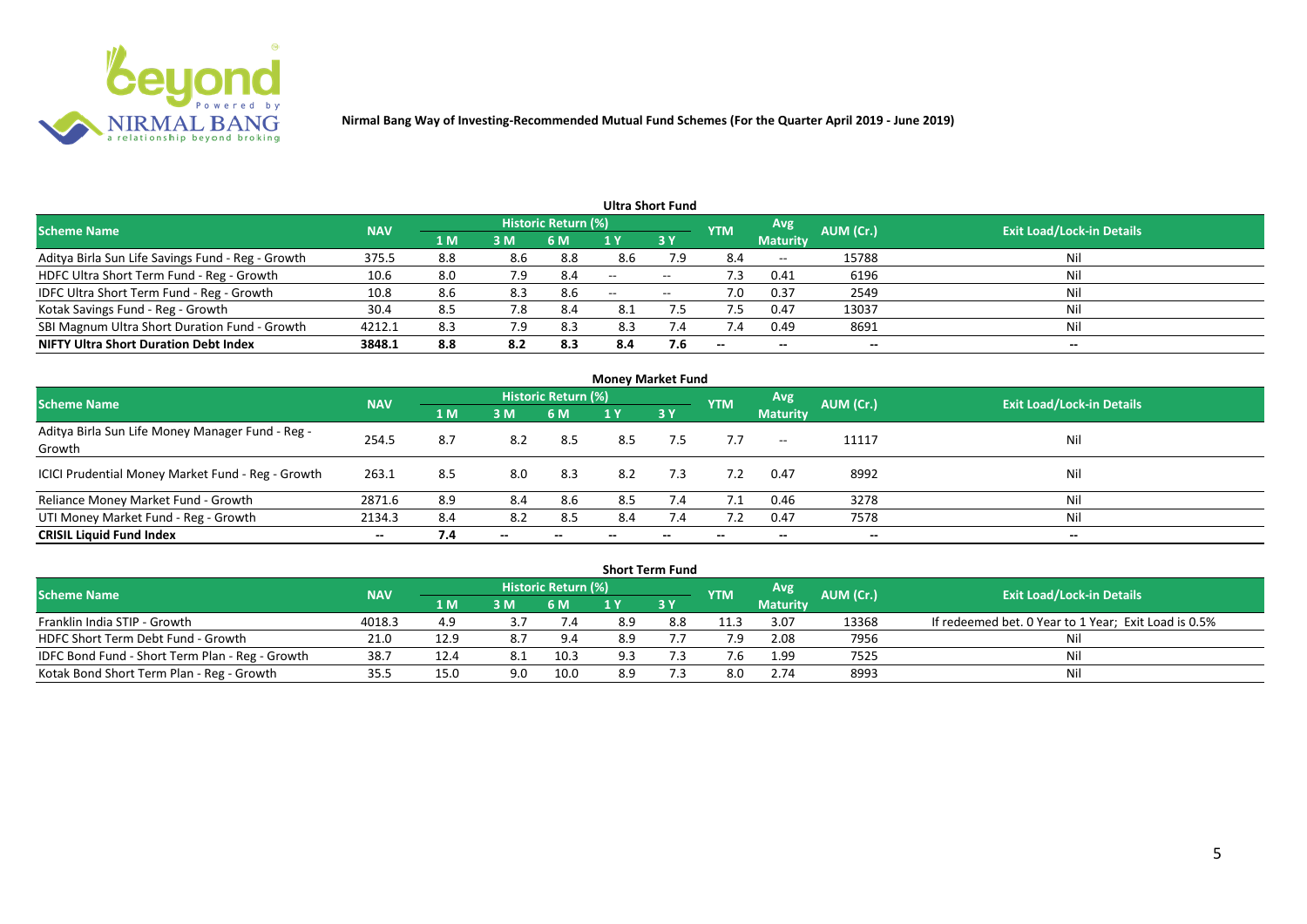

|                                              |            |          |       |                     |        | <b>Low Duration Fund</b> |            |                 |           |                                                                         |
|----------------------------------------------|------------|----------|-------|---------------------|--------|--------------------------|------------|-----------------|-----------|-------------------------------------------------------------------------|
| <b>Scheme Name</b>                           | <b>NAV</b> |          |       | Historic Return (%) |        |                          | <b>YTM</b> | Avg             | AUM (Cr.) | <b>Exit Load/Lock-in Details</b>                                        |
|                                              |            | 1 M      | 3M    | 6 M                 |        | 3Y                       |            | <b>Maturity</b> |           |                                                                         |
| DSP Low Duration Fund - Reg - Growth         | 13.5       | -8.7     |       | -4.6                | 6.3    | 6.8                      | 7.6        | 0.80            | 2601      | Nil                                                                     |
| Franklin India Low Duration Fund - Growth    | 21.9       | 2.7      | 4.7   | 7.5                 | 8.4    | 8.6                      | 10.9       | 1.09            | 6920      | If redeemed bet. 0 Months to 3 Months; Exit Load is 0.5%                |
| <b>IDFC Low Duration Fund - Reg - Growth</b> | 26.9       | 9.4      | -8.1  | 8.6                 | 8.3    | '.b                      | 7.3        | 0.80            | 3571      | Nil                                                                     |
|                                              |            |          |       |                     |        |                          |            |                 |           | If redeemed bet. 0 Month to 3 Month; Exit Load is 3%, If redeemed       |
| UTI Treasury Advantage Fund - Reg - Growth   | 2320.0     | $-121.7$ | -38.6 | $-15.6$             | $-4.3$ | 3.4                      | 9.6        | 1.22            |           | 3048 bet. 3 Month to 6 Month; Exit Load is 2%, If redeemed bet. 6 Month |
|                                              |            |          |       |                     |        |                          |            |                 |           | to 1 Year; Exit Load is 1%                                              |
|                                              |            |          |       |                     |        |                          |            |                 |           |                                                                         |

| <b>Banking &amp; PSU Bond Funds</b>            |            |      |         |                     |      |    |            |                 |                  |                                  |  |  |  |
|------------------------------------------------|------------|------|---------|---------------------|------|----|------------|-----------------|------------------|----------------------------------|--|--|--|
| <b>Scheme Name</b>                             | <b>NAV</b> |      |         | Historic Return (%) |      |    | <b>YTM</b> | Avg             | <b>AUM</b> (Cr.) | <b>Exit Load/Lock-in Details</b> |  |  |  |
|                                                |            | 1 M  | 3 M     | 6 M                 |      | 3Y |            | <b>Maturity</b> |                  |                                  |  |  |  |
| HDFC Banking and PSU Debt Fund - Reg - Growth  | 15.3       | 14.6 |         | 10.6                |      |    |            | 2.68            | 3123             | Nil                              |  |  |  |
| Kotak Banking and PSU Debt Fund - Reg - Growth | 43.3       | 21.4 | 12.0    | 11.6                | 10.2 |    | 7.9        | 4.61            | 1617             | Nil                              |  |  |  |
| UTI Banking & PSU Debt Fund - Reg - Growth     | 14.5       | 18.6 | $-15.4$ | $-7.4$              |      |    |            | 4.36            | 175              | Nil                              |  |  |  |

| <b>Corporate Bond Funds</b>                 |            |      |      |                            |      |       |            |                 |                  |                                  |  |  |  |
|---------------------------------------------|------------|------|------|----------------------------|------|-------|------------|-----------------|------------------|----------------------------------|--|--|--|
| <b>Scheme Name</b>                          | <b>NAV</b> |      |      | <b>Historic Return (%)</b> |      |       | <b>YTM</b> | <b>Avg</b>      | <b>AUM</b> (Cr.) | <b>Exit Load/Lock-in Details</b> |  |  |  |
|                                             |            | 1 M  | 3 M  | 6 M                        |      | 73 Y. |            | <b>Maturity</b> |                  |                                  |  |  |  |
| Franklin India Corporate Debt Fund - Growth | 67.        | 27.0 |      | 11.3                       | 10.5 | 8.9   | 10.1       | 4.43            | 870              | Nil                              |  |  |  |
| HDFC Corporate Bond Fund - Growth           | 21.3       | 18.0 | 10.9 | 11.5                       | 10.1 | 8.1   | 7.9        | 3.89            | 12321            | Nil                              |  |  |  |
| Kotak Corporate Bond Fund - Std - Growth    | 2517.1     | 11.8 |      | 9.9                        | 9.0  |       | 7 Q        | 1.60            | 2037             | Nil                              |  |  |  |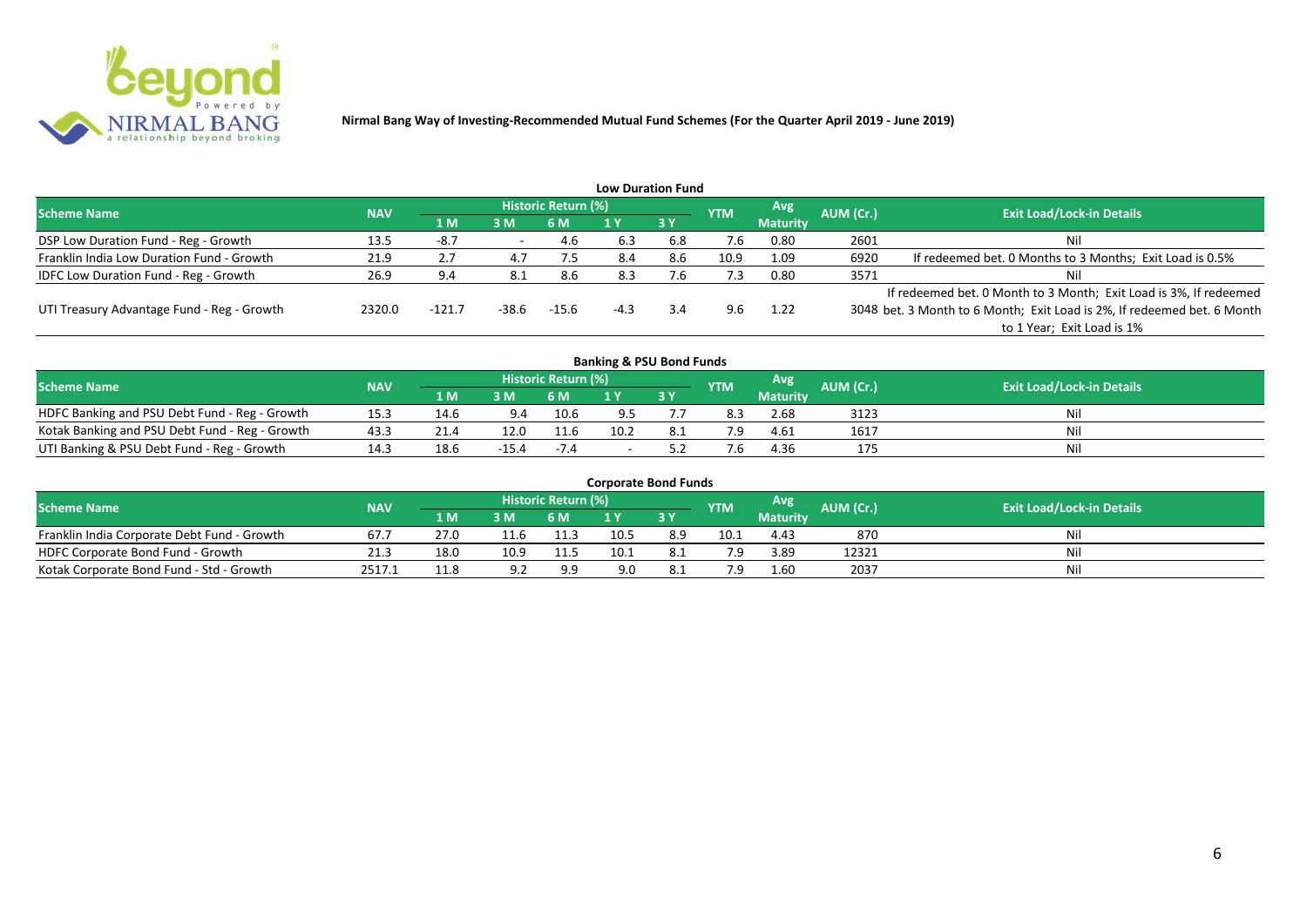

|                                           |            |        |        |                     |     | <b>Credit Risk Funds</b> |            |                 |           |                                                                       |
|-------------------------------------------|------------|--------|--------|---------------------|-----|--------------------------|------------|-----------------|-----------|-----------------------------------------------------------------------|
| <b>Scheme Name</b>                        | <b>NAV</b> |        |        | Historic Return (%) |     |                          | <b>YTM</b> | Avg.            | AUM (Cr.) | <b>Exit Load/Lock-in Details</b>                                      |
|                                           |            | 1 M    | 3M     | 6 M                 |     | 3 Y                      |            | <b>Maturity</b> |           |                                                                       |
|                                           |            |        |        |                     |     |                          |            |                 |           | If redeemed bet. 0 Month to 12 Month; Exit Load is 3%, If             |
| Franklin India Credit Risk Fund - Growth  | 19.5       | $-0.8$ | 0.7    | 5.4                 | 7.7 | 8.2                      | 11.1       | 3.41            |           | 7125 redeemed bet. 12 Month to 24 Month; Exit Load is 2%, If redeemed |
|                                           |            |        |        |                     |     |                          |            |                 |           | bet. 24 Month to 36 Month; Exit Load is 1%                            |
| HDFC Credit Risk Debt Fund - Reg - Growth | 15.5       | 12.5   | 8.3    | 8.5                 | 7.9 | 7.4                      | 9.8        | 2.50            | 15416     | If redeemed bet. 0 Month to 12 Month; Exit Load is 1%, If             |
|                                           |            |        |        |                     |     |                          |            |                 |           | redeemed bet. 12 Month to 18 Month; Exit Load is 0.5%                 |
| Reliance Credit Risk Fund - Growth        | 25.4       | 8.3    | $-5.0$ | 2.3                 | 4.7 | 6.5                      | 11.2       | 1.96            | 8534      | If redeemed bet. 0 Month to 12 Month; Exit Load is 1%                 |
|                                           |            |        |        |                     |     |                          |            |                 |           | If redeemed bet. 0 Month to 12 Month; Exit Load is 3%, If             |
| SBI Credit Risk Fund - Growth             | 30.0       | 13.3   | 3.3    | 6.4                 | 7.2 | 7.2                      | 12.1       | 2.11            | 5397      | redeemed bet. 12 Month to 24 Month; Exit Load is 1.5%, If             |
|                                           |            |        |        |                     |     |                          |            |                 |           | redeemed bet. 24 Month to 36 Month; Exit Load is 0.75%                |

| <b>Dynamic Bond Fund</b>                        |            |       |       |                          |      |           |            |                          |           |                                                         |  |  |  |  |
|-------------------------------------------------|------------|-------|-------|--------------------------|------|-----------|------------|--------------------------|-----------|---------------------------------------------------------|--|--|--|--|
| <b>Scheme Name</b>                              | <b>NAV</b> |       |       | Historic Return (%)      |      |           | <b>YTM</b> | Avg                      | AUM (Cr.) | <b>Exit Load/Lock-in Details</b>                        |  |  |  |  |
|                                                 |            | 1 M   | 3 M   | 6 M                      |      | <b>3Y</b> |            | <b>Maturity</b>          |           |                                                         |  |  |  |  |
| Axis Dynamic Bond Fund - Growth                 | 19.5       | 32.3  | 15.8  | 12.5                     | 11.4 | 8.0       | 8.2        | 7.90                     | 135       | Νi                                                      |  |  |  |  |
| ICICI Prudential All Seasons Bond Fund - Growth | 23.7       | 20.5  | 12.6  | 10.7                     | 9.3  |           | 8.8        | 4.70                     | 2707      | If redeemed bet. 0 Month to 1 Month; Exit Load is 0.25% |  |  |  |  |
| IDFC D B F - Reg - Growth (Re-Launched)         | 23.0       | 34.1  | 15.7  | 12.1                     | 12.2 | 8.3       | 7.7        | 7.43                     | 1962      |                                                         |  |  |  |  |
| Kotak Dynamic Bond Fund - Reg - Growth          | 25.0       | 28.3  | 13.9  | 13.3                     | 12.3 | 9.1       | 8.3        | 6.02                     | 641       | Νi                                                      |  |  |  |  |
| CRISIL Corporate Bond Composite Index*          | $- -$      | $- -$ | $- -$ | $\overline{\phantom{m}}$ |      | $- -$     |            | $\overline{\phantom{a}}$ | $- -$     | $-$                                                     |  |  |  |  |

|                                                 |            |       |      |                     |      | <b>Gilt Funds</b> |            |                 |           |                                                     |
|-------------------------------------------------|------------|-------|------|---------------------|------|-------------------|------------|-----------------|-----------|-----------------------------------------------------|
| <b>Scheme Name</b>                              | <b>NAV</b> |       |      | Historic Return (%) |      |                   | <b>YTM</b> | <b>Avg</b>      | AUM (Cr.) | <b>Exit Load/Lock-in Details</b>                    |
|                                                 |            | 4 M / | 3M   | 6 M                 |      | $-3V$             |            | <b>Maturity</b> |           |                                                     |
| IDFC G Sec Fund - Invt Plan - Reg - Growth (Re- | 23.2       | 42.1  | 21.5 | 15.8                | 14.9 | 9.2               |            | 7.99            | 372       |                                                     |
| launched)                                       |            |       |      |                     |      |                   |            |                 |           | Nil                                                 |
| Reliance Gilt Securities Fund - Growth          | 25.9       | 42.1  |      | 15.1                | 14.3 | 9.9               | 7.4        | 9.37            | 975       | If redeemed bet. 0 Day to 7 Day; Exit Load is 0.25% |
| UTI Gilt Fund - Growth                          | 42.5       | 38.8  | 21.0 | 14.3                |      | 9.9               | 7.5        | 10.49           | 511       | Nil                                                 |